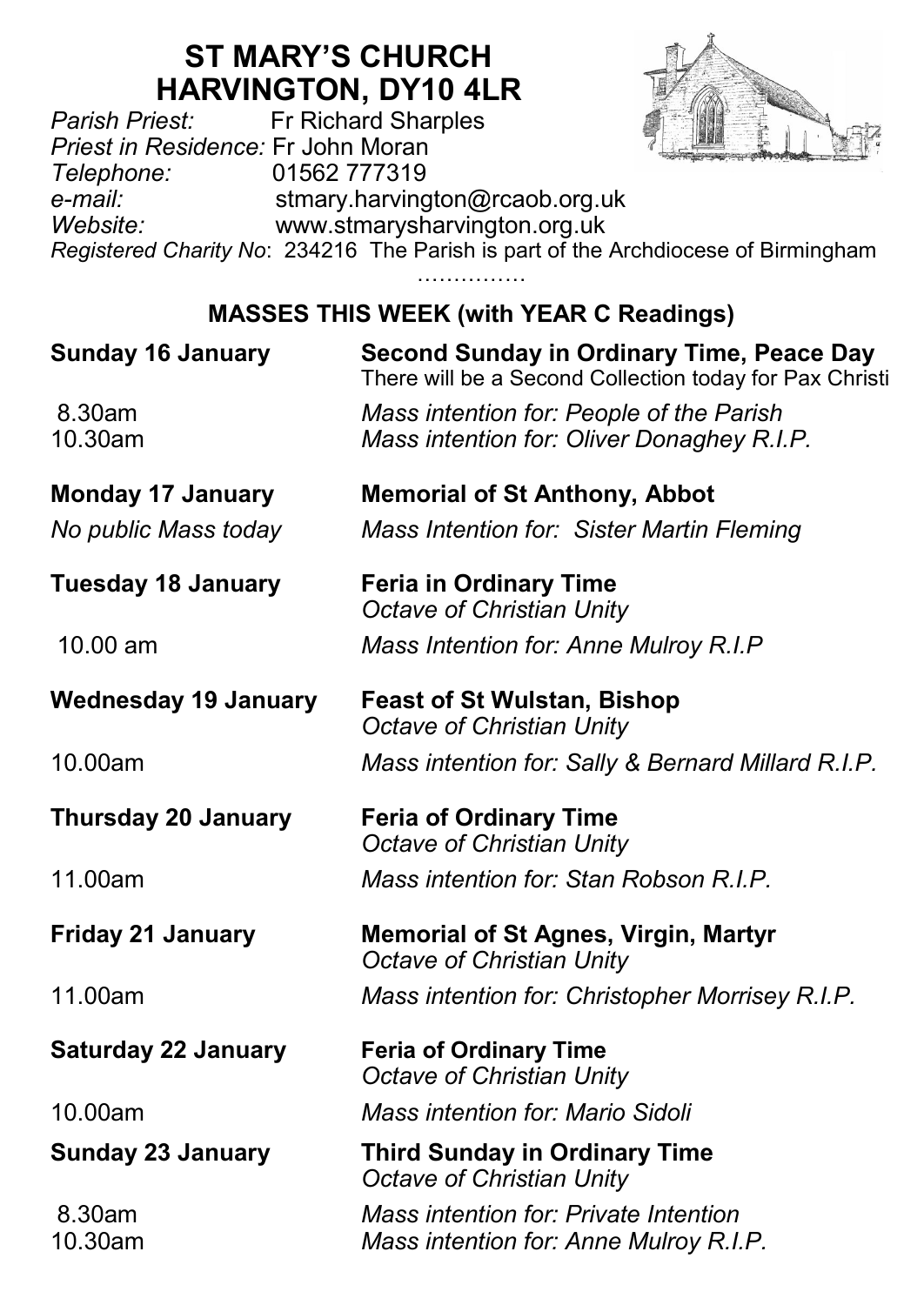#### **Anniversaries in January:**

Rev John Morgan (1718), Thomas Mewburn Crook (1949), Charles Keeffe (1977), Margaret Steele (1978), Ronald Fry (1978), Leofric Howell (1995), Sir Robert Grant Ferris (1997), Juliet Bradley (2001), Eve Mary Smith (2001), Anne Mulroy (2004), Elizabeth Bashford (2005), Bernadette Pinfield (2007), William Eardley 2009, Thaddeus Keane 2010, Pam Taft (2011), Denis Thomas Kimberlin (2014), Ellie Tansey (2019), Ray Fogg (2019), Noel Clark (2019)

…………………………………………………………………….

**In your prayers please remember parishioners and friends who are sick:**  Deirdre Brookes, Kathleen Clark, Liz and Lionel Cornish, Bob Grant, Jane and Peter Handley, Kay Hildebrandt, Ann Parry, Clare Saich

………………………………………………………..……………………..



… for all your offerings and donations. They are always gratefully received. **Contributions to the Parish: 3-10 January**

| Crib collection for Fr Hudson's Care charity:  £53.20 |  |
|-------------------------------------------------------|--|



**OFFERTORY DONATIONS** are no longer collected in the pews. If you wish to make a donation on **SUNDAYS** please place your offering in the 'bin' on the porch table. On **OTHER DAYS OF THE WEEK** offerings may be placed **in the basket on the sanctuary step in front of the altar.** 



## **WELCOME TO ST MARY'S!**

We ask everyone attending our premises to take note of the following:

……………………………………………

- When inside Church the congregation MUST now wear face coverings (unless you are under 11 years or medically exempt).
- If members of the congregation would like to ensure social distancing they may use a 'Please Leave Space' sign (available in the porch) and place it on the seat beside them in their pew.
- Please spread out and don't kneel if someone is sitting on the pew in front.
- Should you wish to be informed if someone who has attended your Mass has tested positive then please use the QR code displayed on the table or fill in a slip with your name, contact details and date / time and post it in the wooden box located on a porch table, and we will contact you as soon as we have been made aware.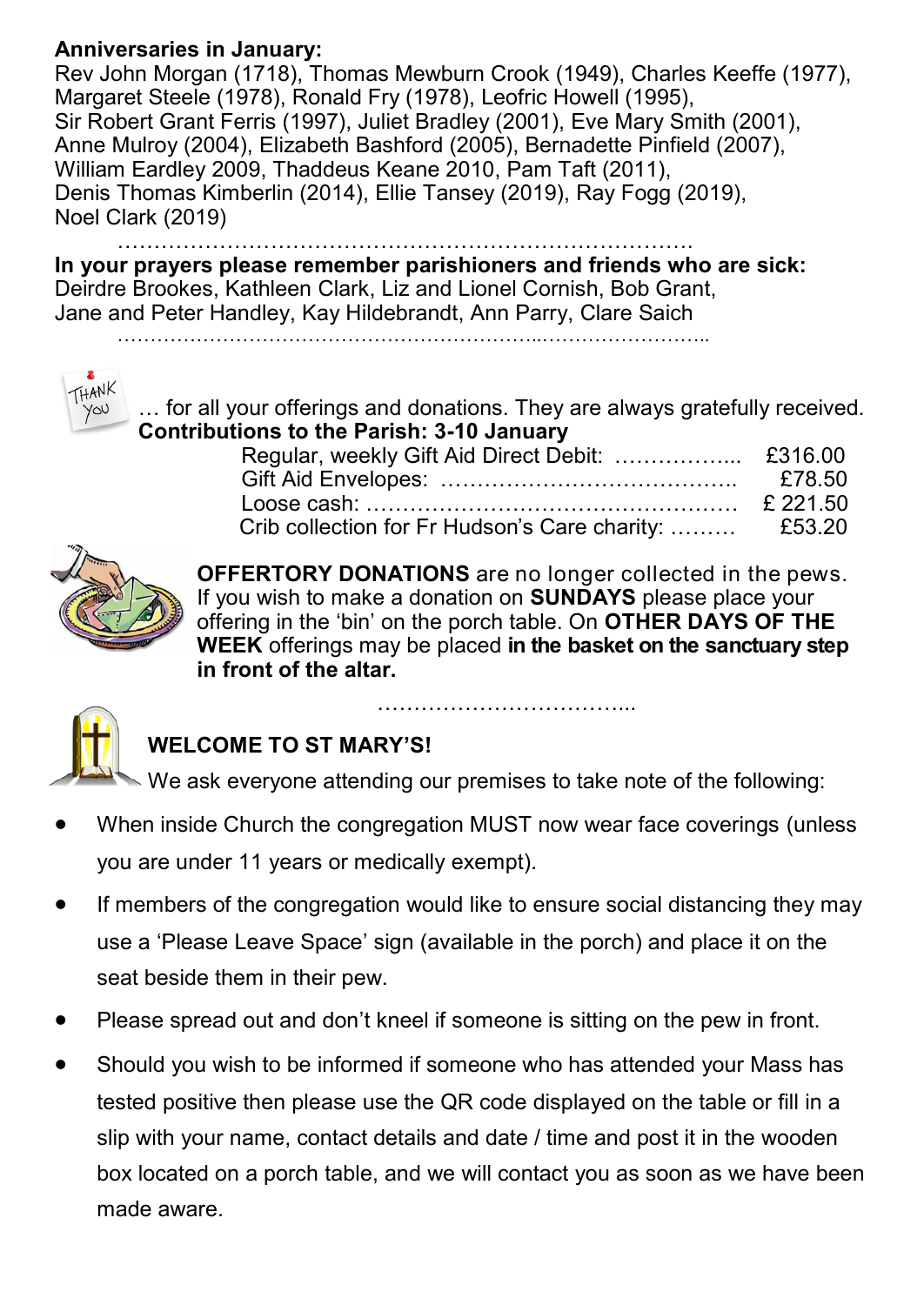

#### **SYNODAL PATHWAY', AT HARVINGTON HALL**

Following the well attended, positive meeting held on Wednesday 12th Jan parishioners from St Mary's, St Wulstan's and Holy Family are invited back to

**Harvington Hall on Wednesday 26th January 2022** to consider two more questions posed by Pope Francis. To allow plenty of people the opportunity to attend and to spread numbers safely, parishioners are invited to one of two meetings on that date at either **11.00am or 7.00pm .** Both sessions will last 90 minutes and will address the same two topics at each. Pope Francis genuinely wants to hear from the 'grass roots' of the Catholic Church. Please come along to either of these meetings to have your voice heard and to listen to others.



The **HARVINGTON CRAFT GROUP** will be meet on **Wednesday 19th January @ 1.30pm in** Rowberry's tearooms, to continue work on the church cushions project. To see an example of the beautiful work completed so far do take a look at the back pew in church. Come along

……………………

on Wednesday, even just for a chat and a cup of tea!



Our **PARISH ADDRESS BOOK** needs updating! It is surprising how many of us who attend St Mary's regularly are not listed or have changed contacts details since we last asked. The information which

you provide will be kept securely and only Fr John, Fr Richard and authorised parish staff will have access to it. The parish is committed to ensuring that information we hold about you and your family is properly held in accordance with the law. You can find out more from the Archdiocese of Birmingham Privacy Notice available at: www.birminghamdiocese.org.uk/privacy-policy. If you have an email address we can send you a PDF of the newsletter each week!

………………………



Regrettably, the planned pilgrimage around Worcester Cathedral scheduled for Thursday 27th January has been **postponed.**